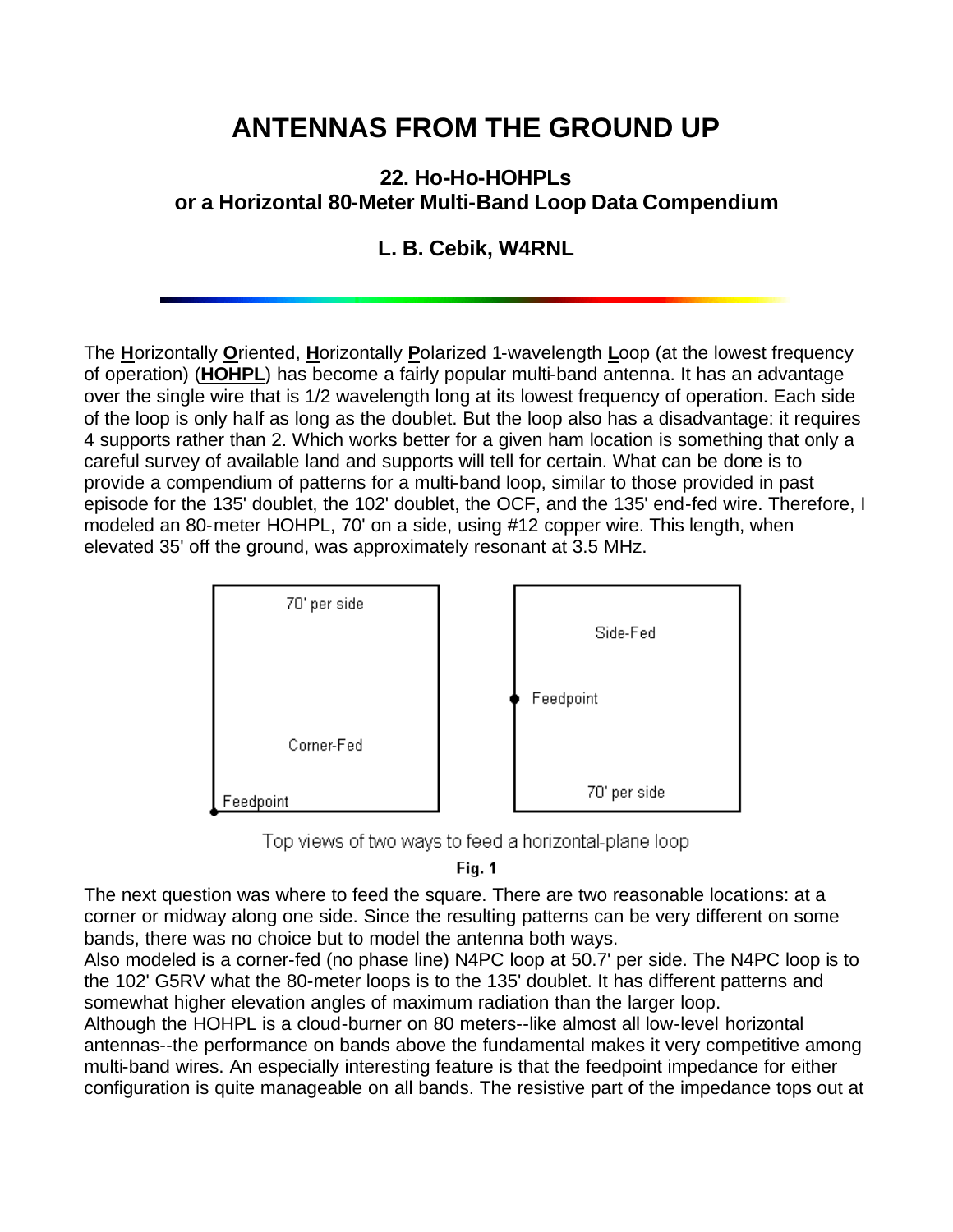about 400 ohms, while only on 30 meters does the reactance exceed 200 ohms. With either 300-ohm or 450-ohm parallel transmission line, the antenna tuning unit (ATU) should have little difficulty establishing a match. The N4PC is only a little more of a matching challenge for the ATU.

As always, the patterns are typical, but not precise, since modeling cannot reproduce the terrain and ground clutter of any given station. Feedpoint impedances are likewise ballpark numbers.



## **80 Meters: 3.6 MHz**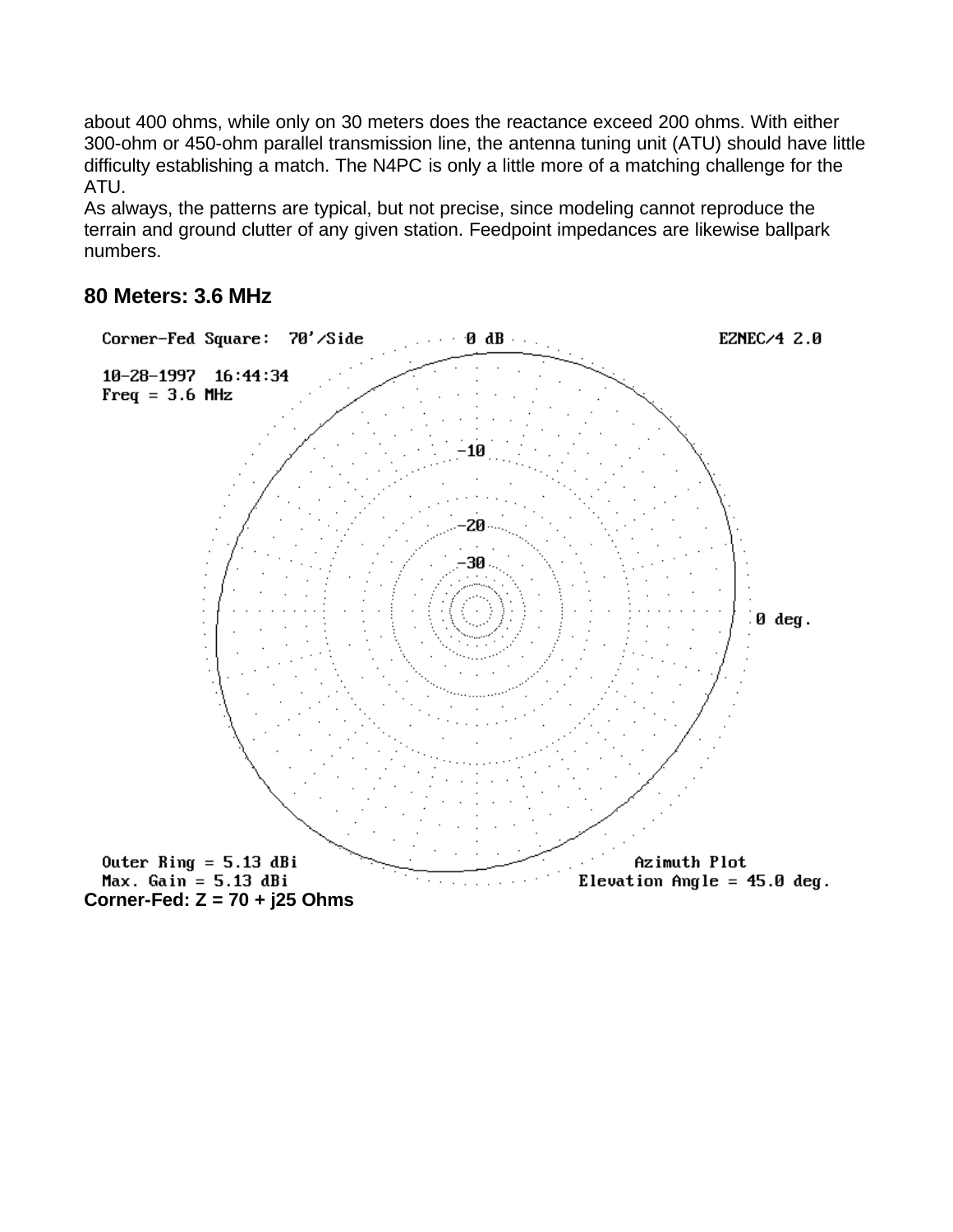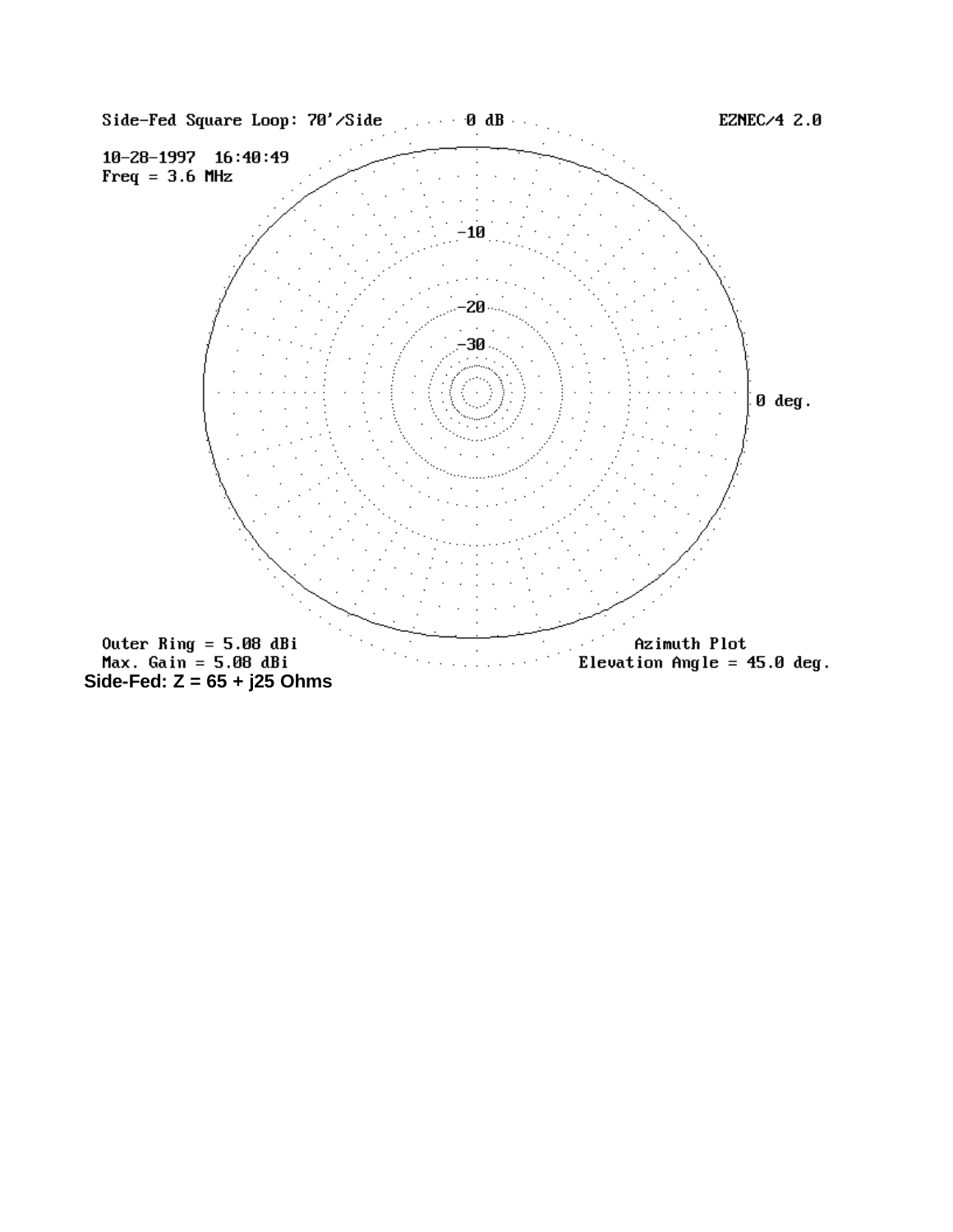

**40 Meters: 7.1 MHz**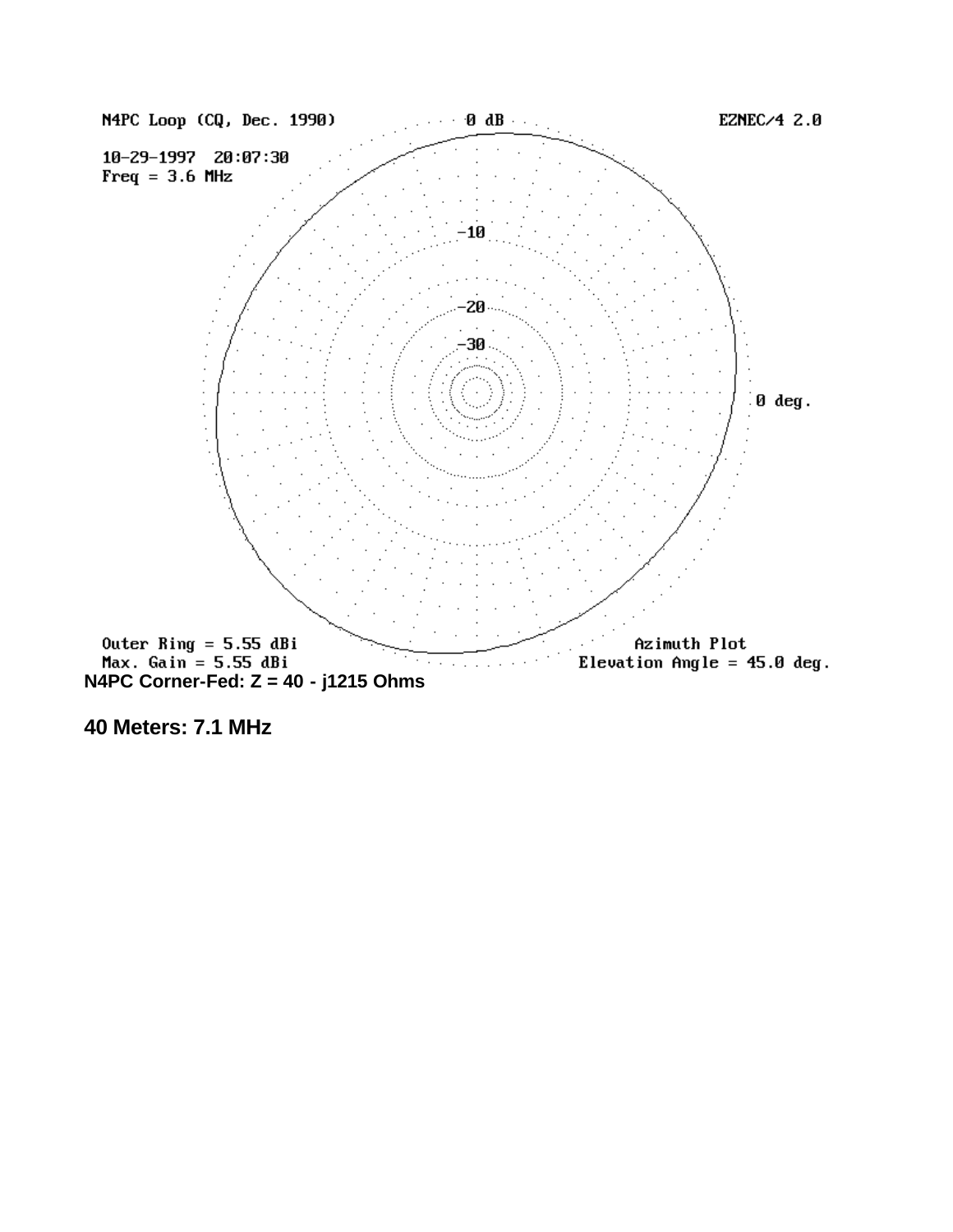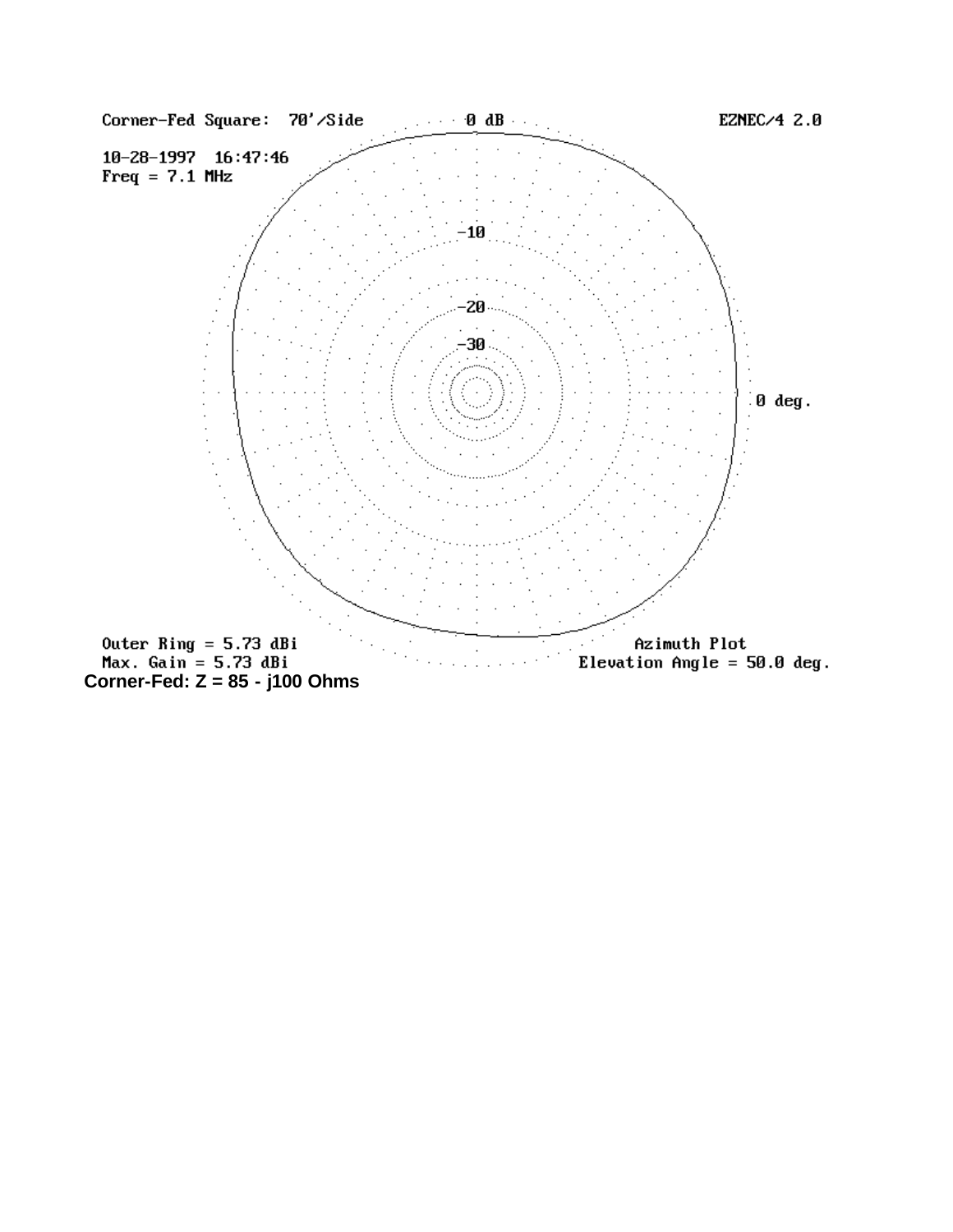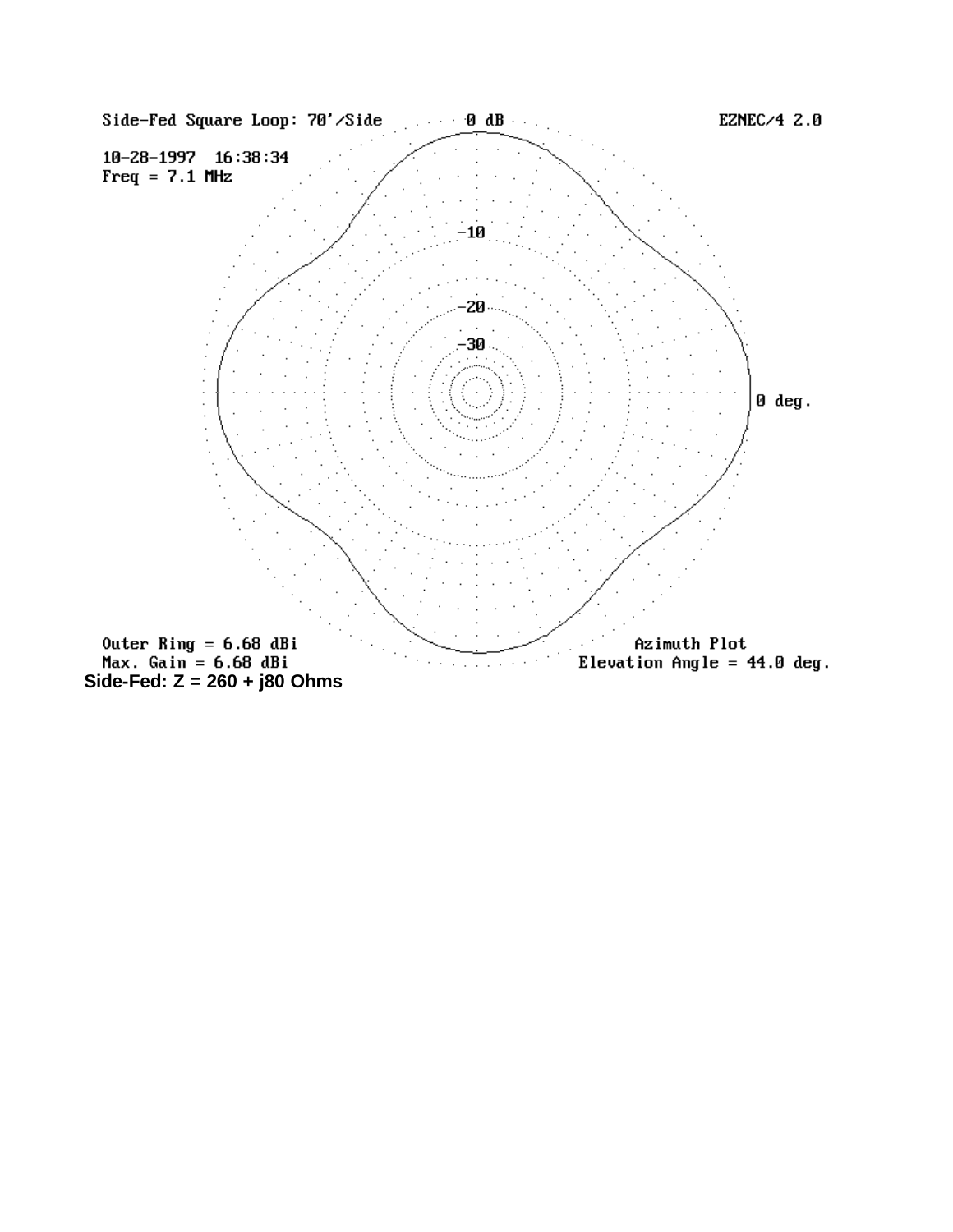

**30 Meters: 10.1 MHz**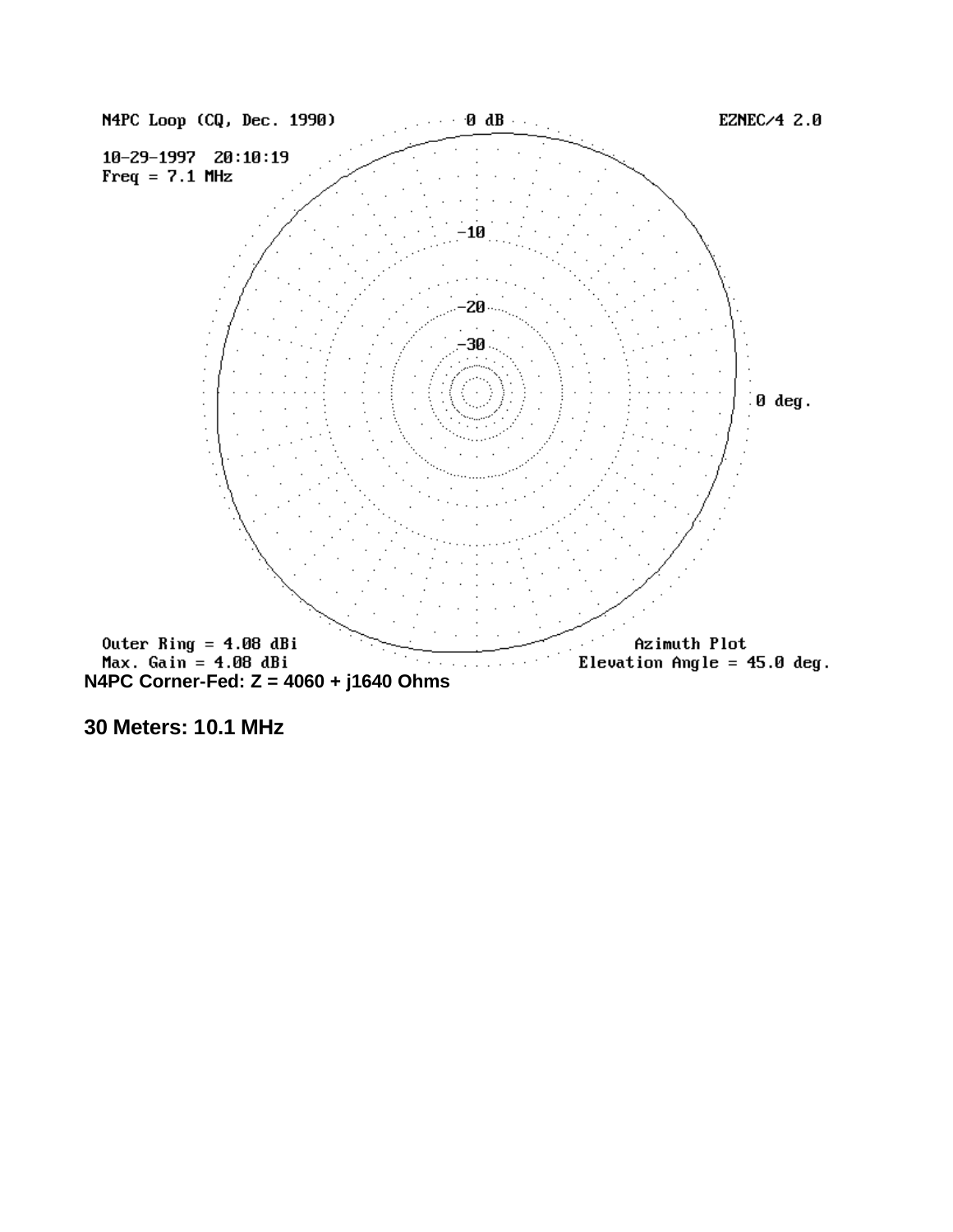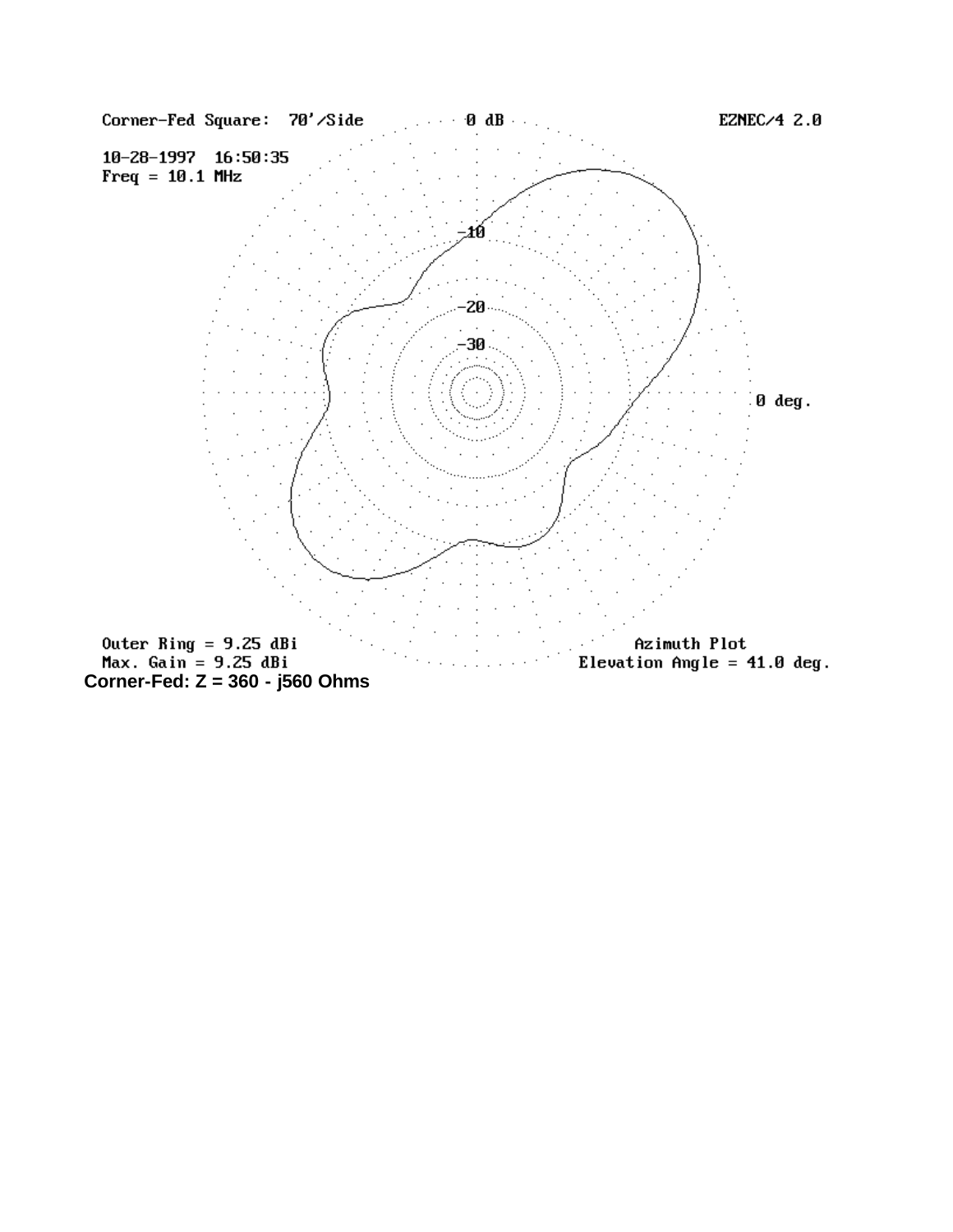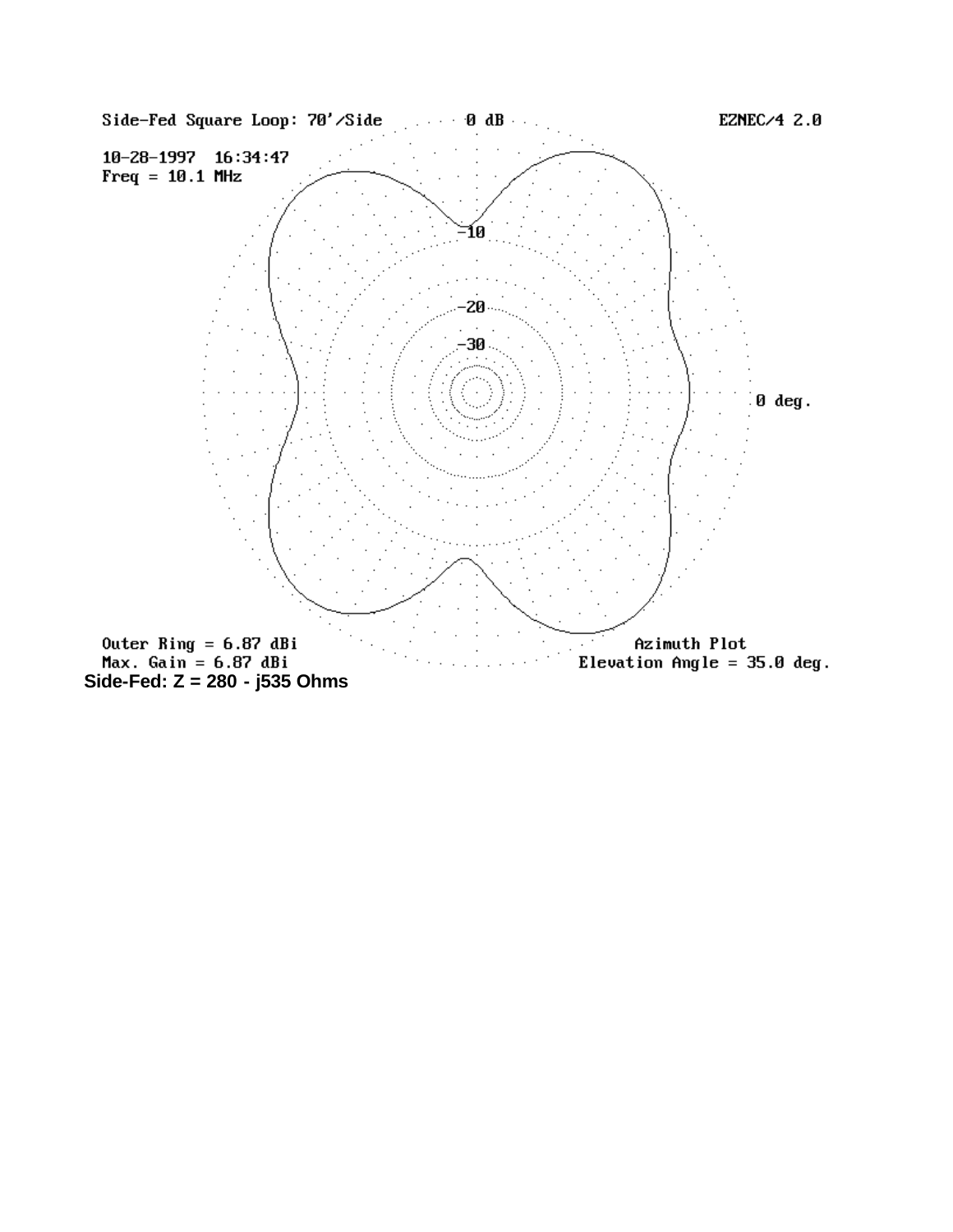

**20 Meters: 14.1 MHz**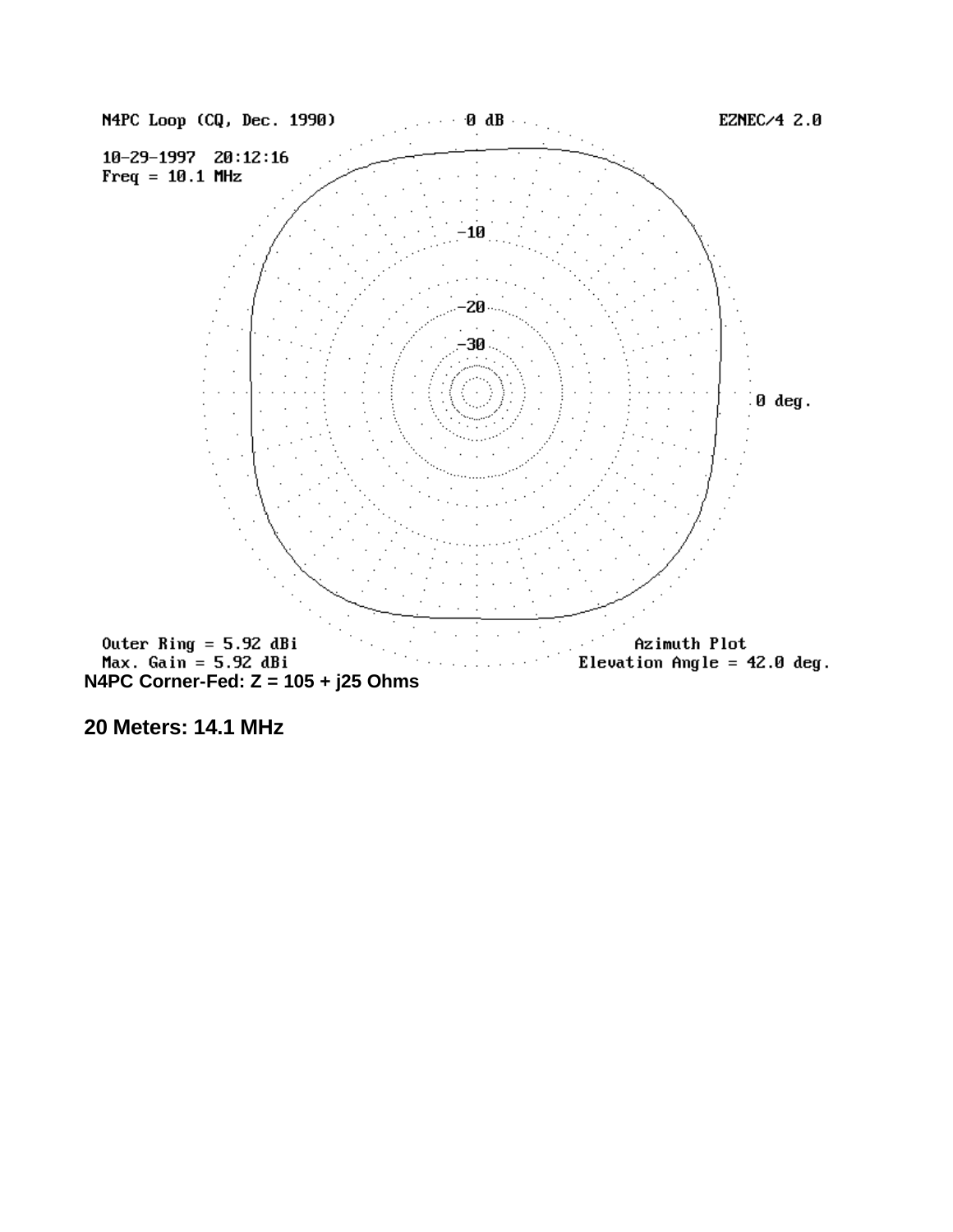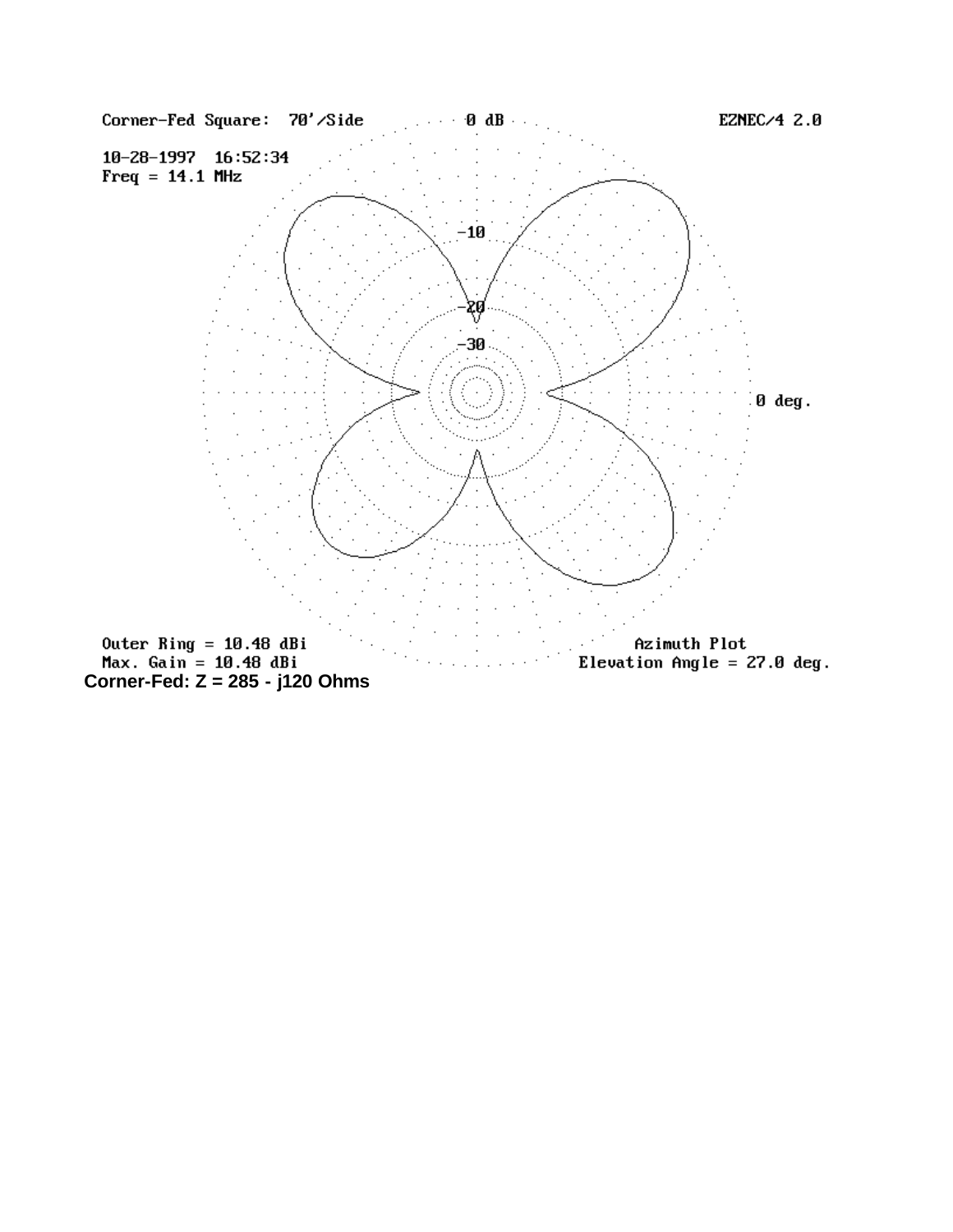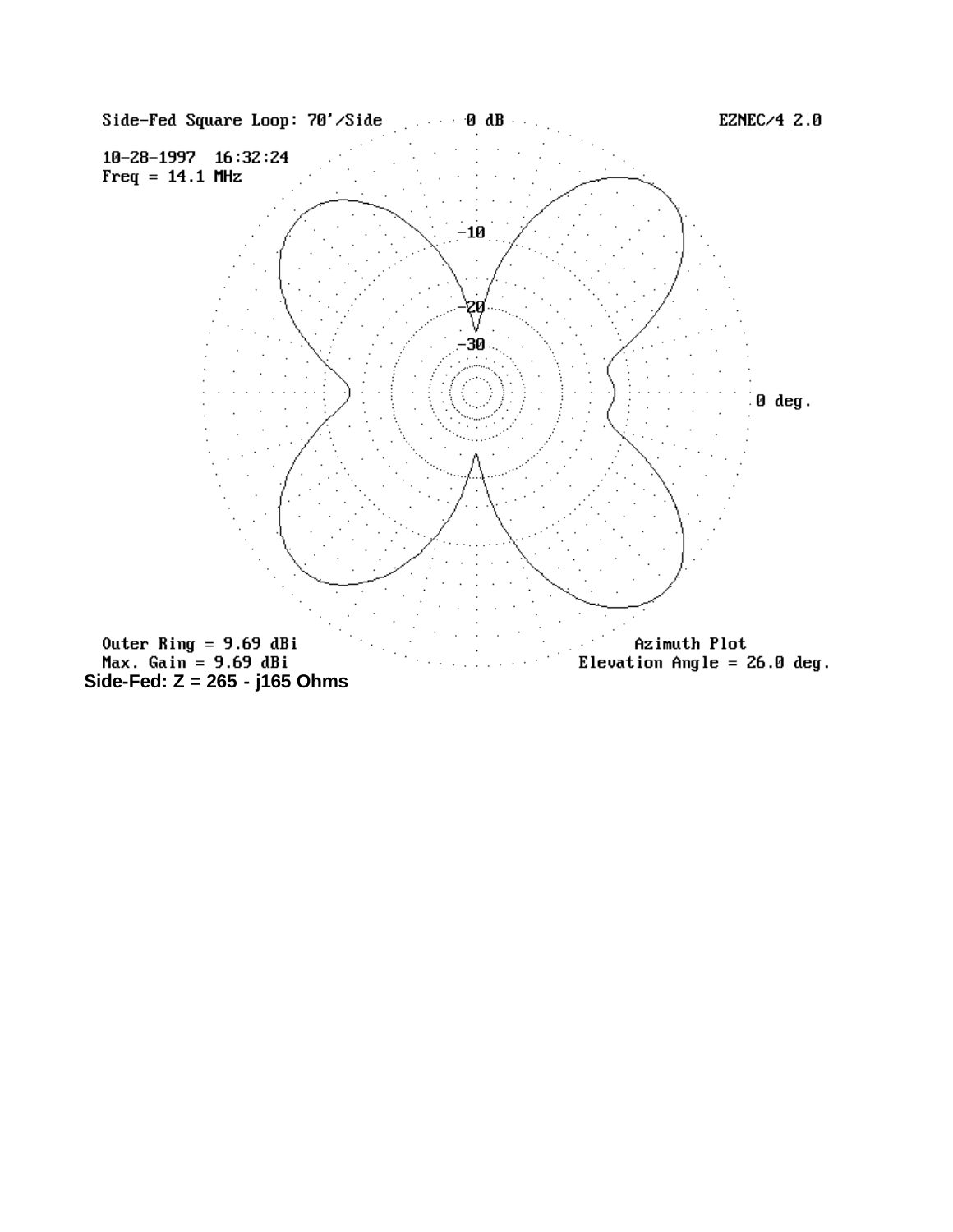

**17 Meters: 18.1 MHz**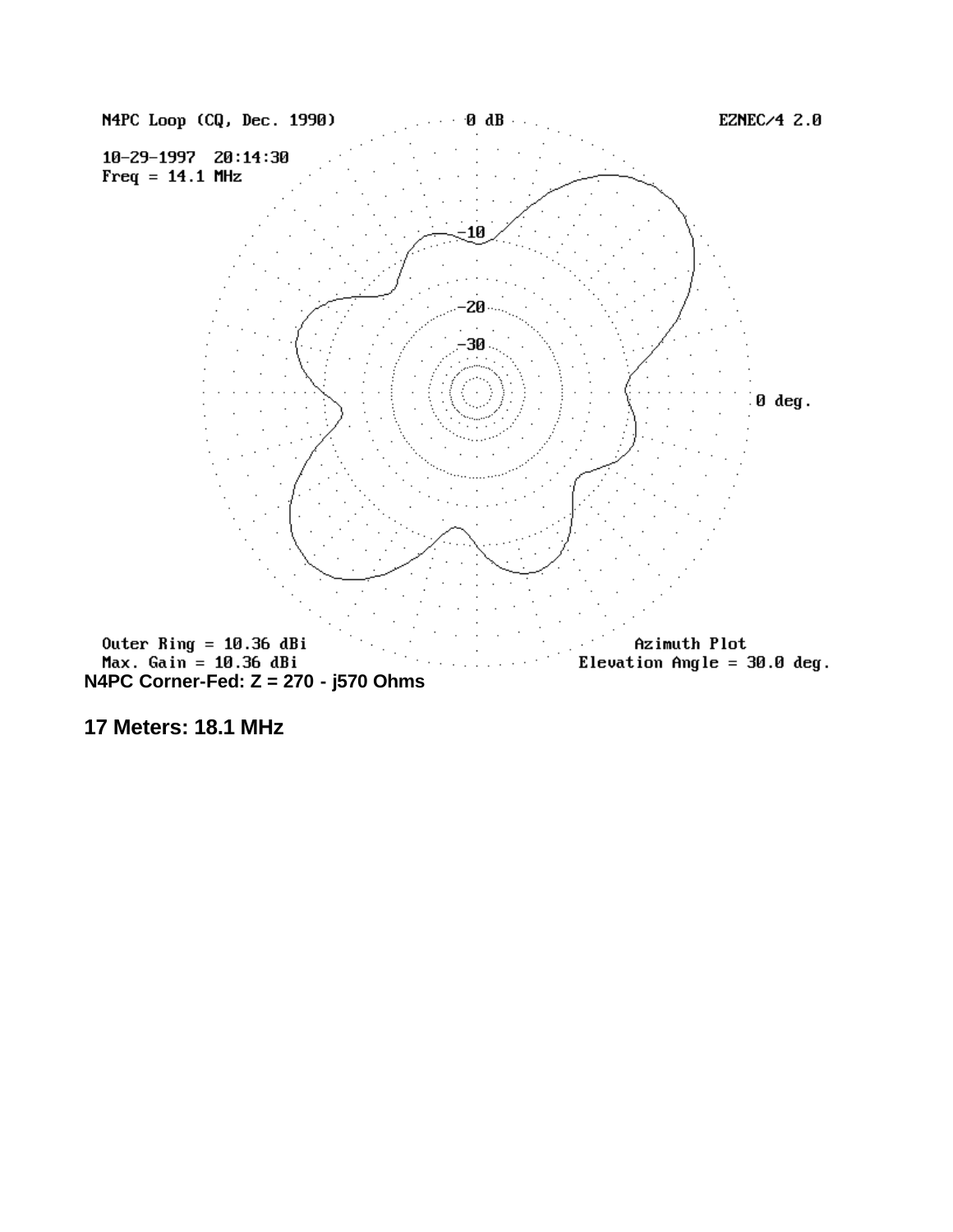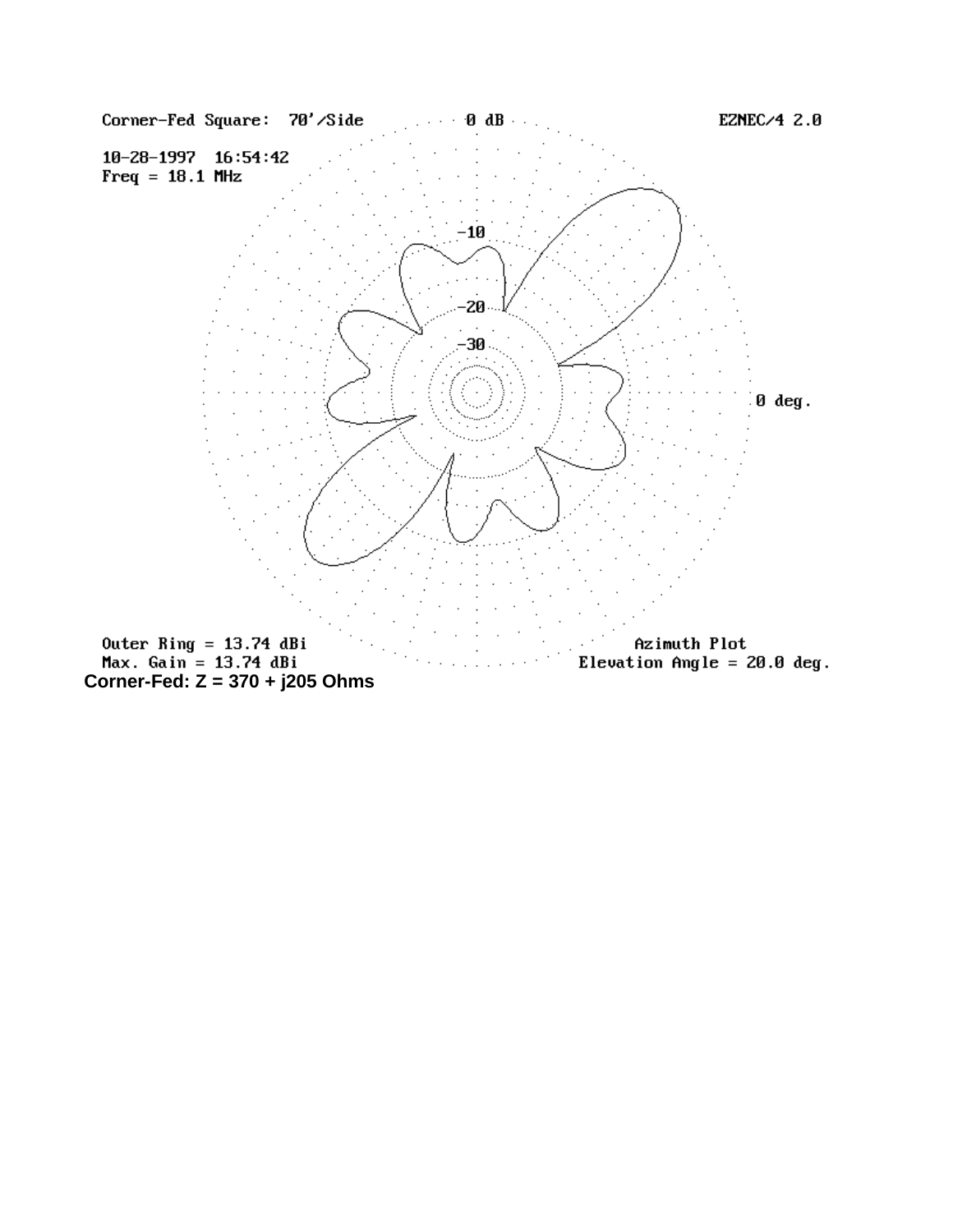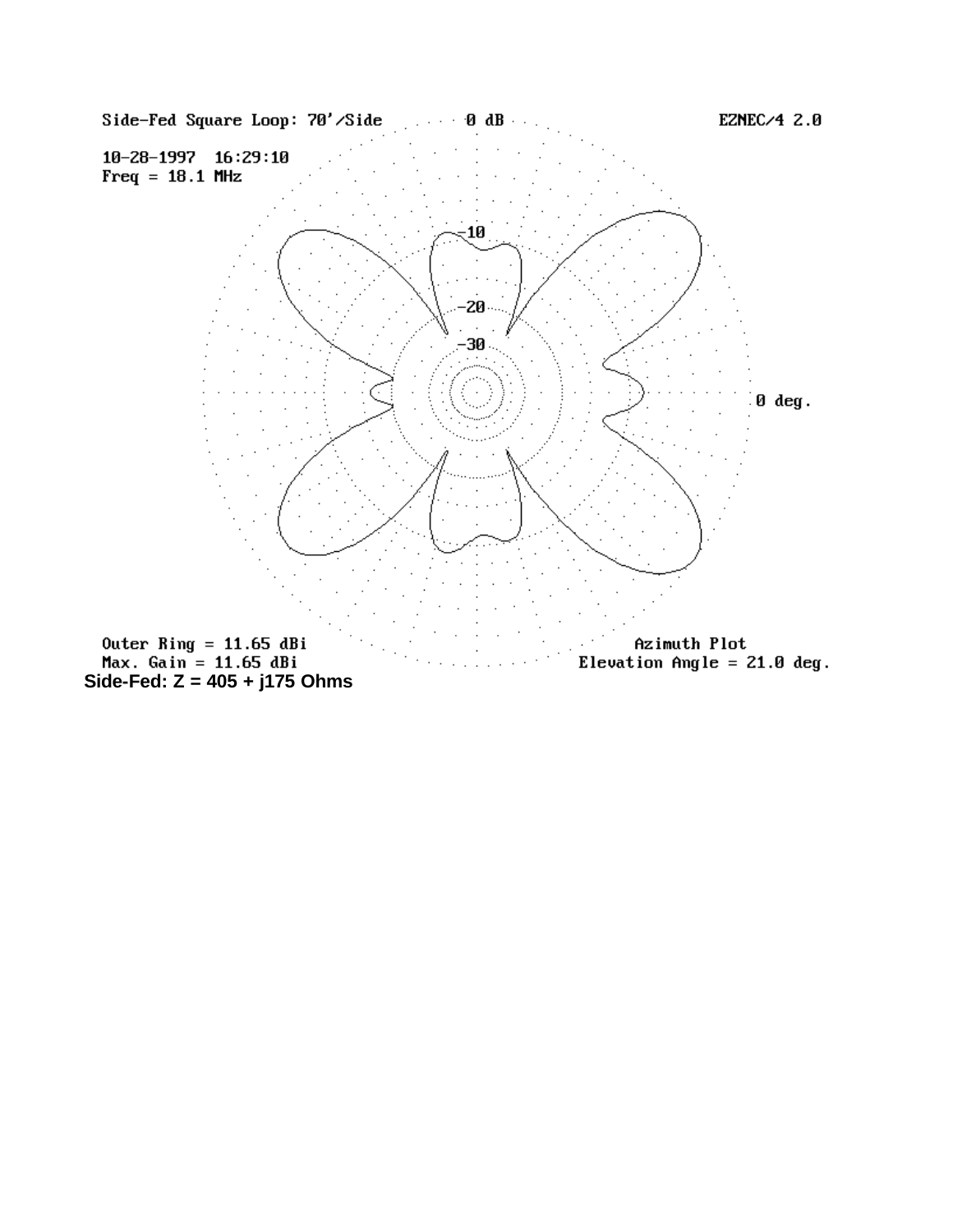

**15 Meters: 21.1 MHz**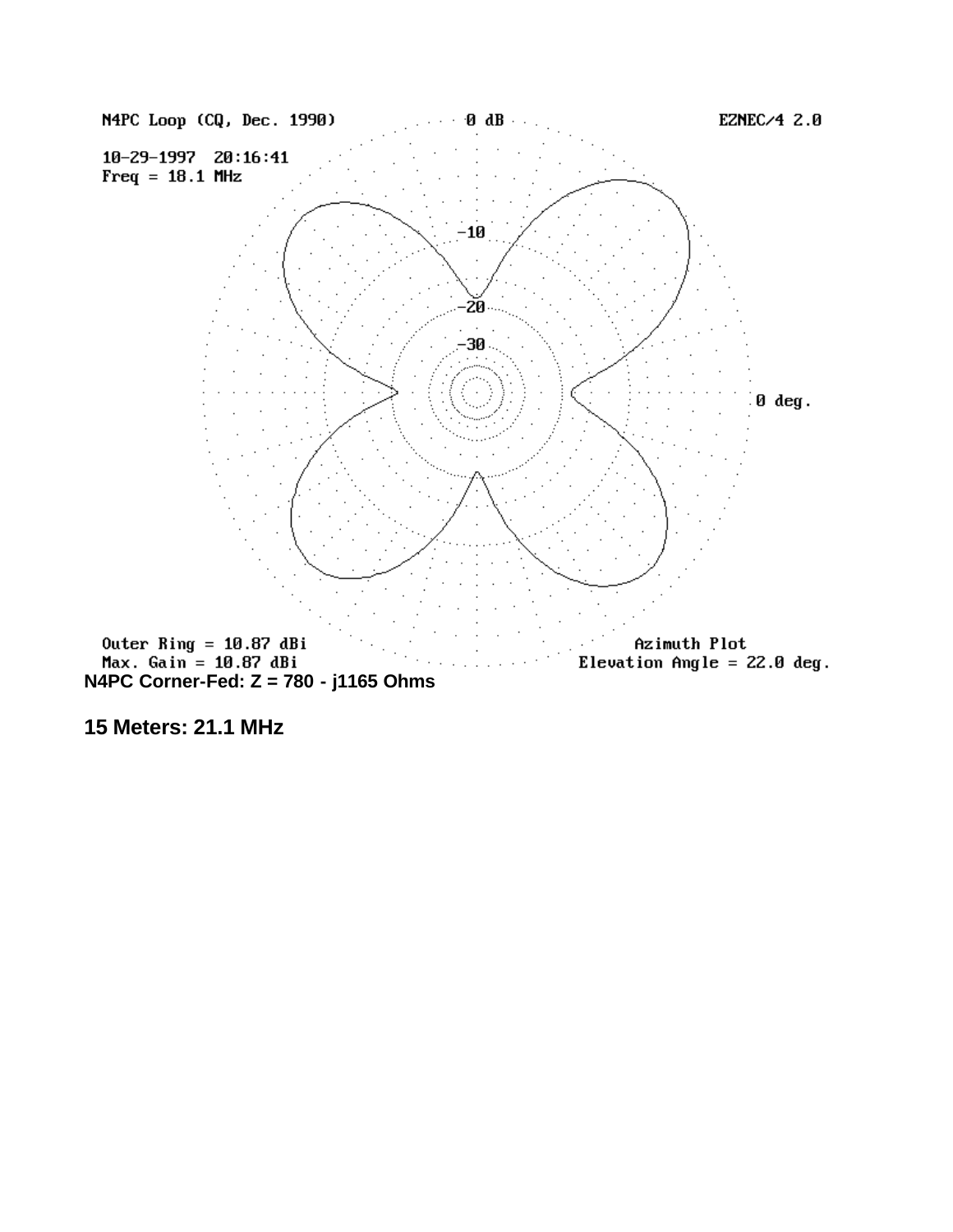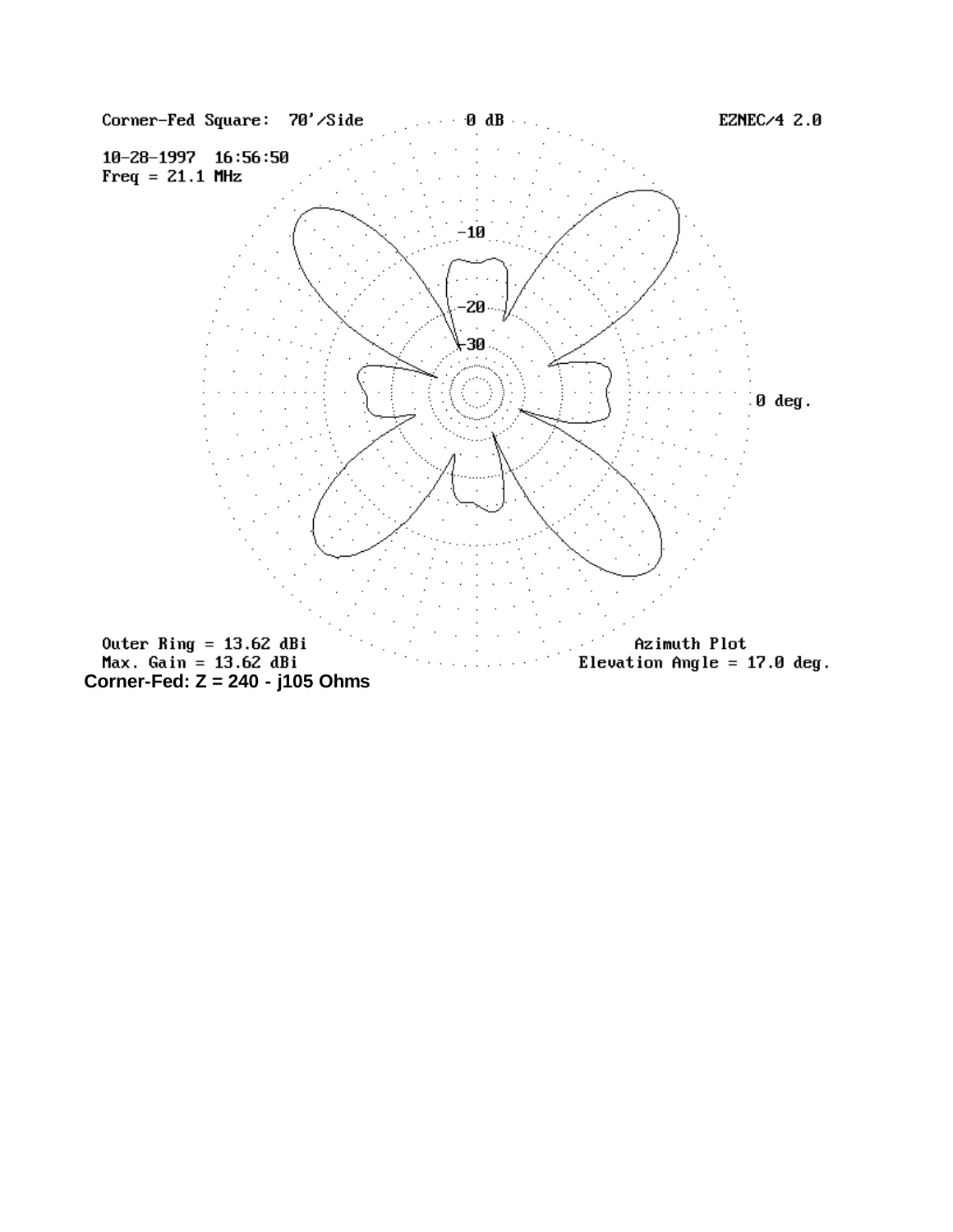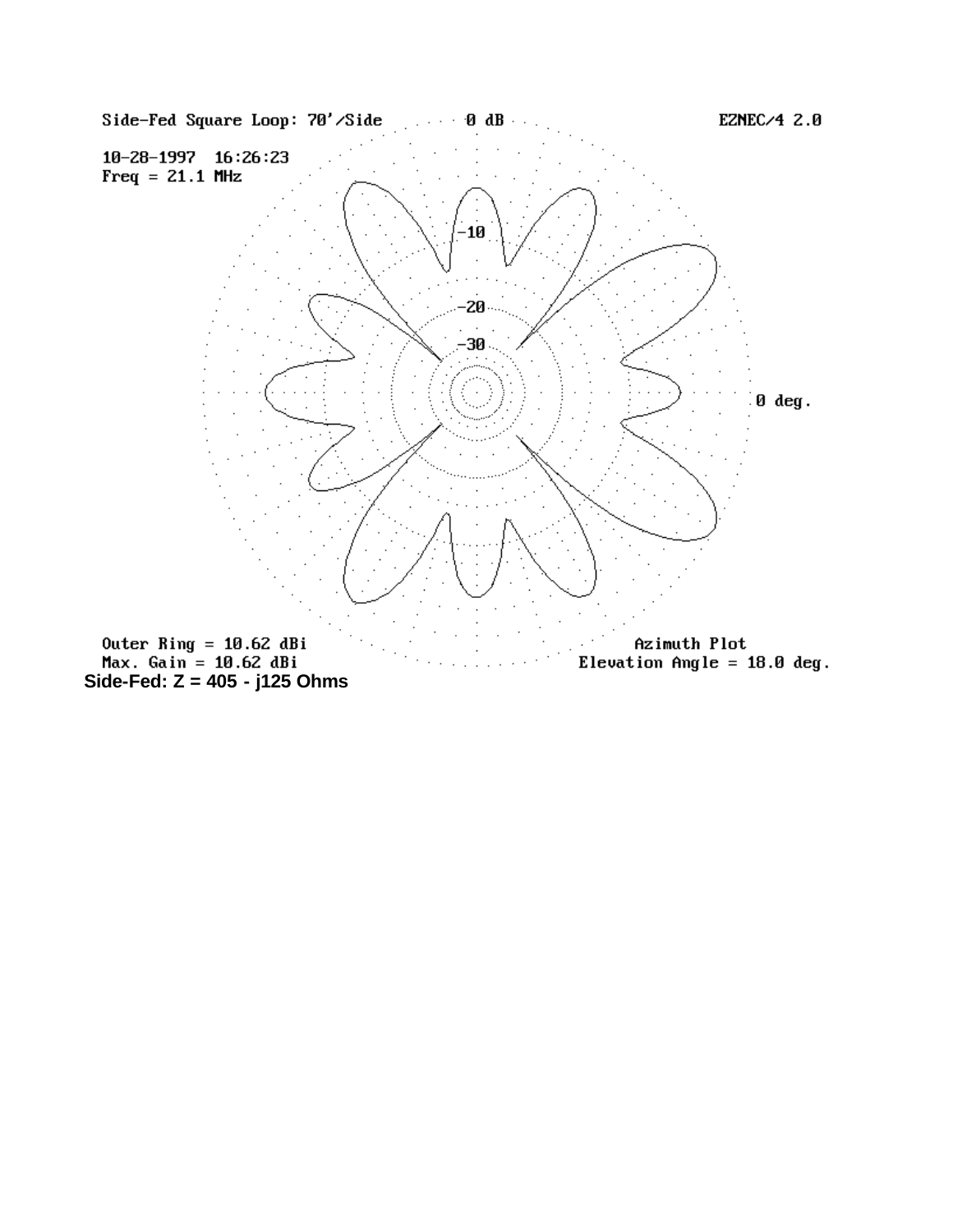

**12 Meters: 24.95 MHz**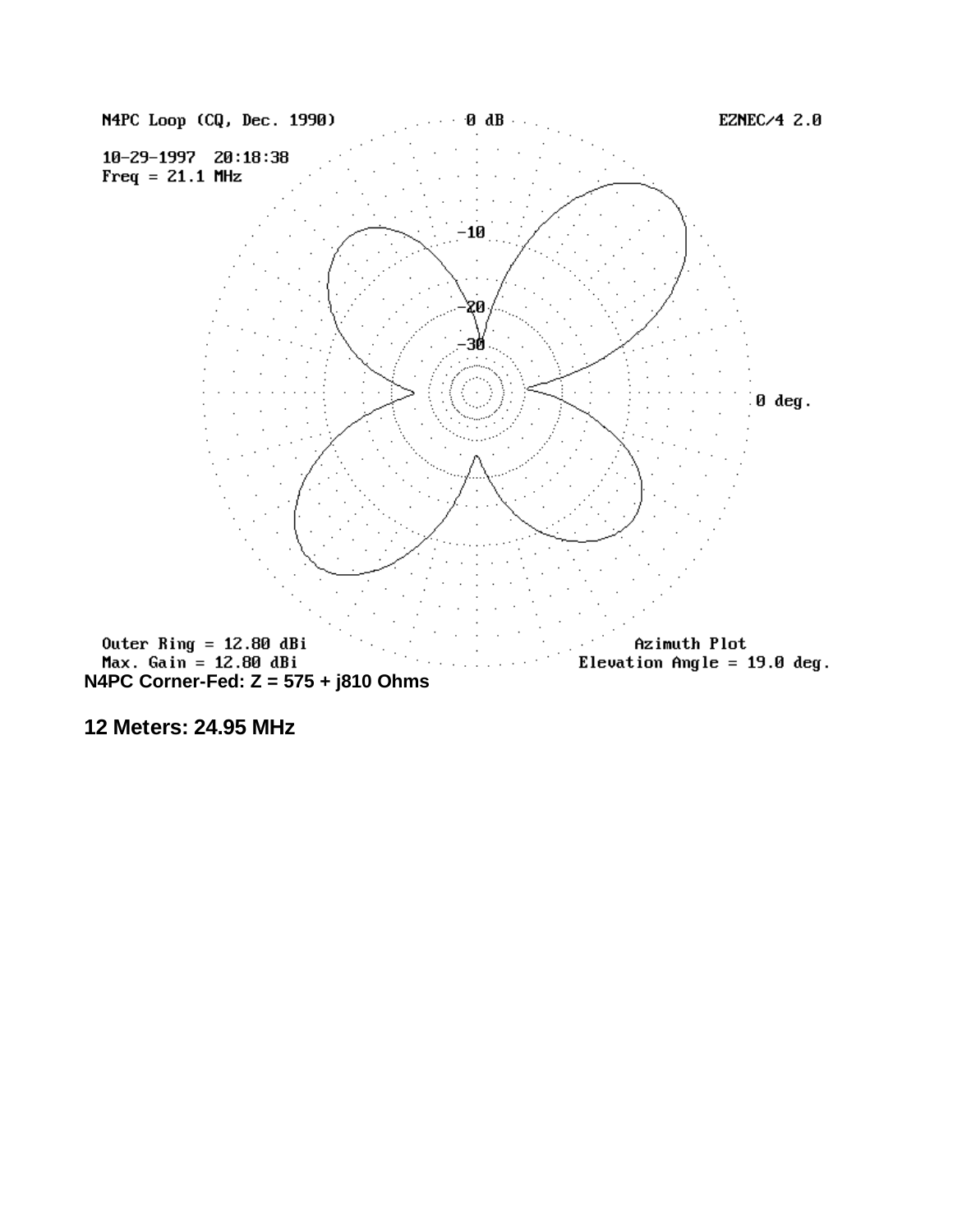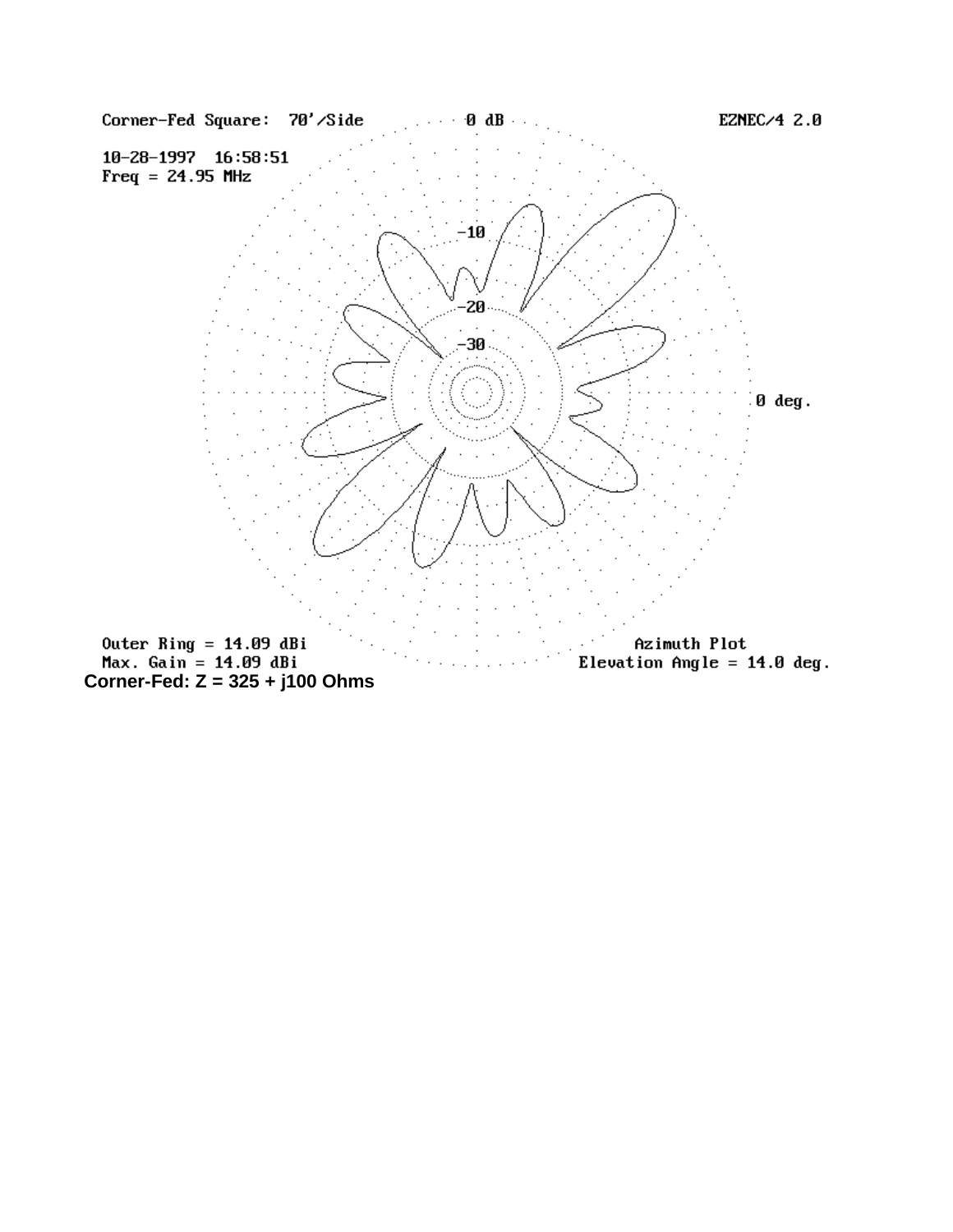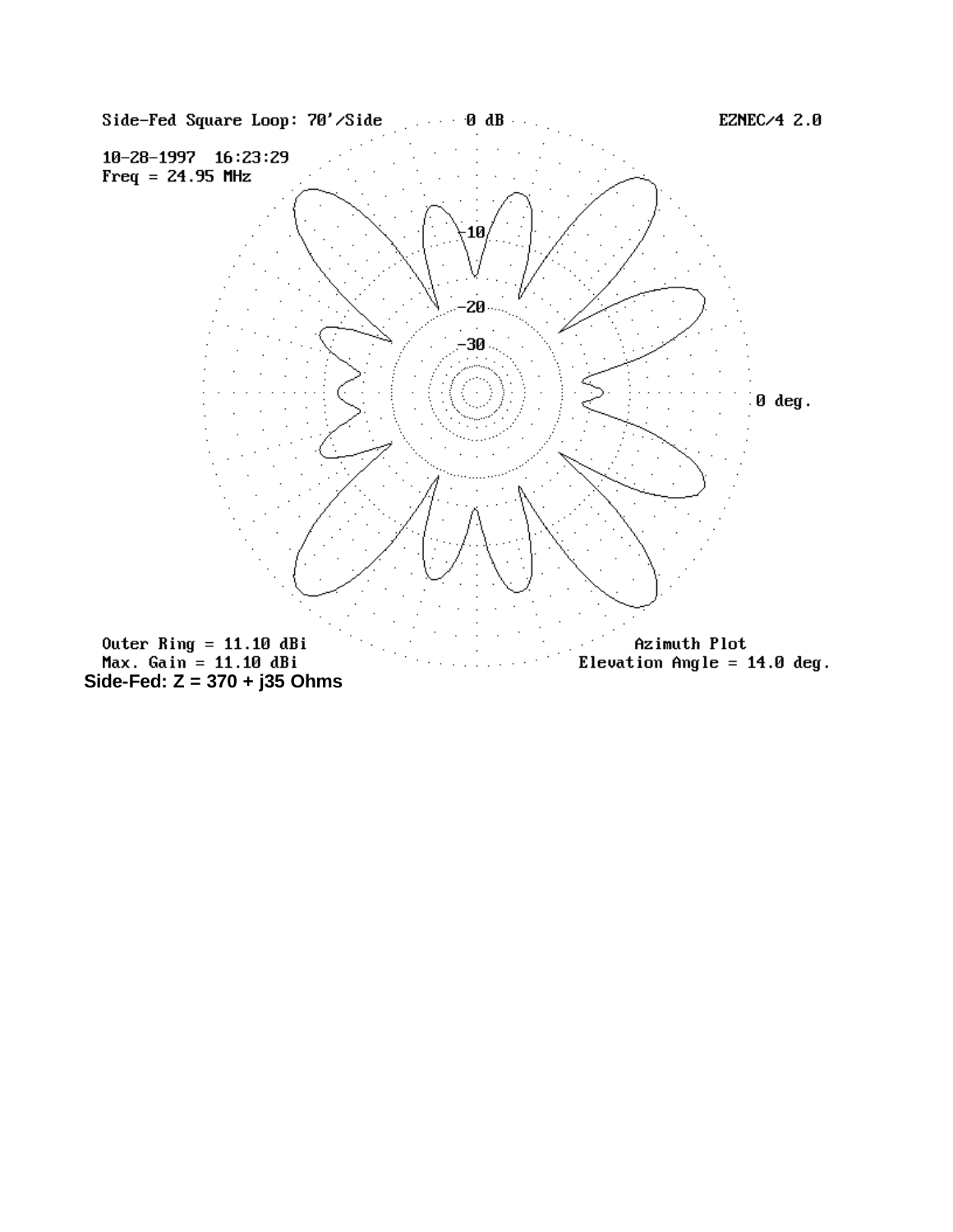

**10 Meters: 28.1 MHz**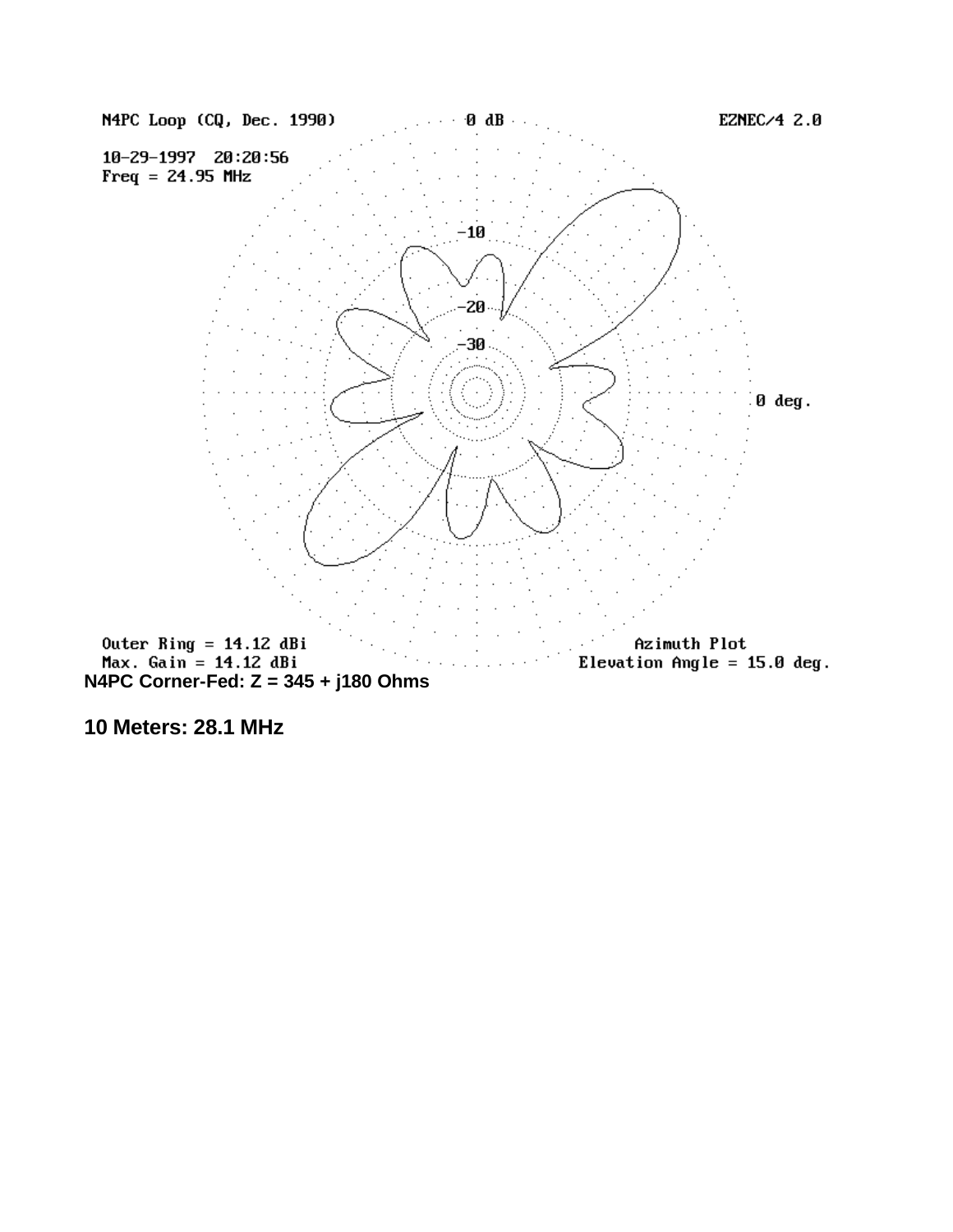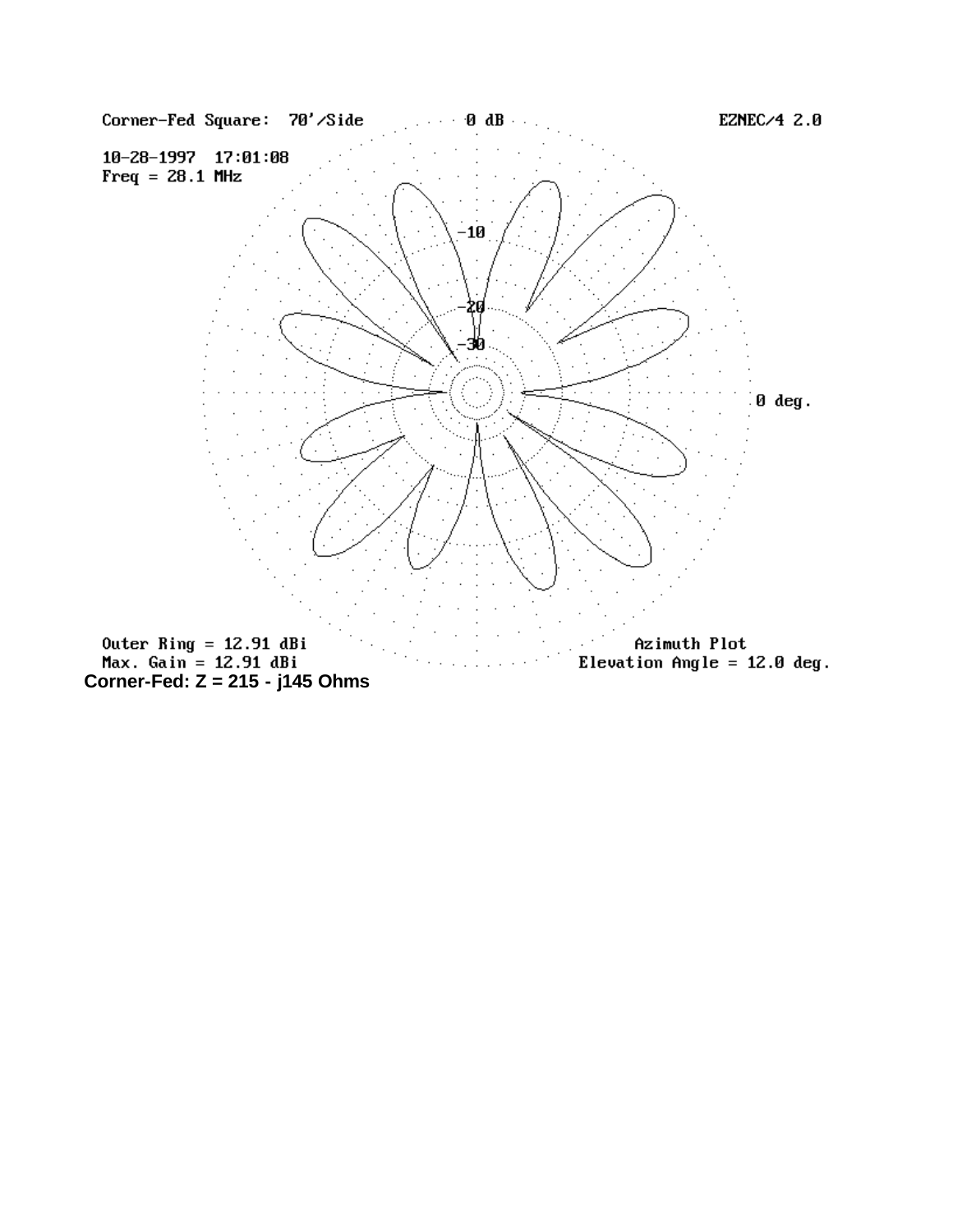